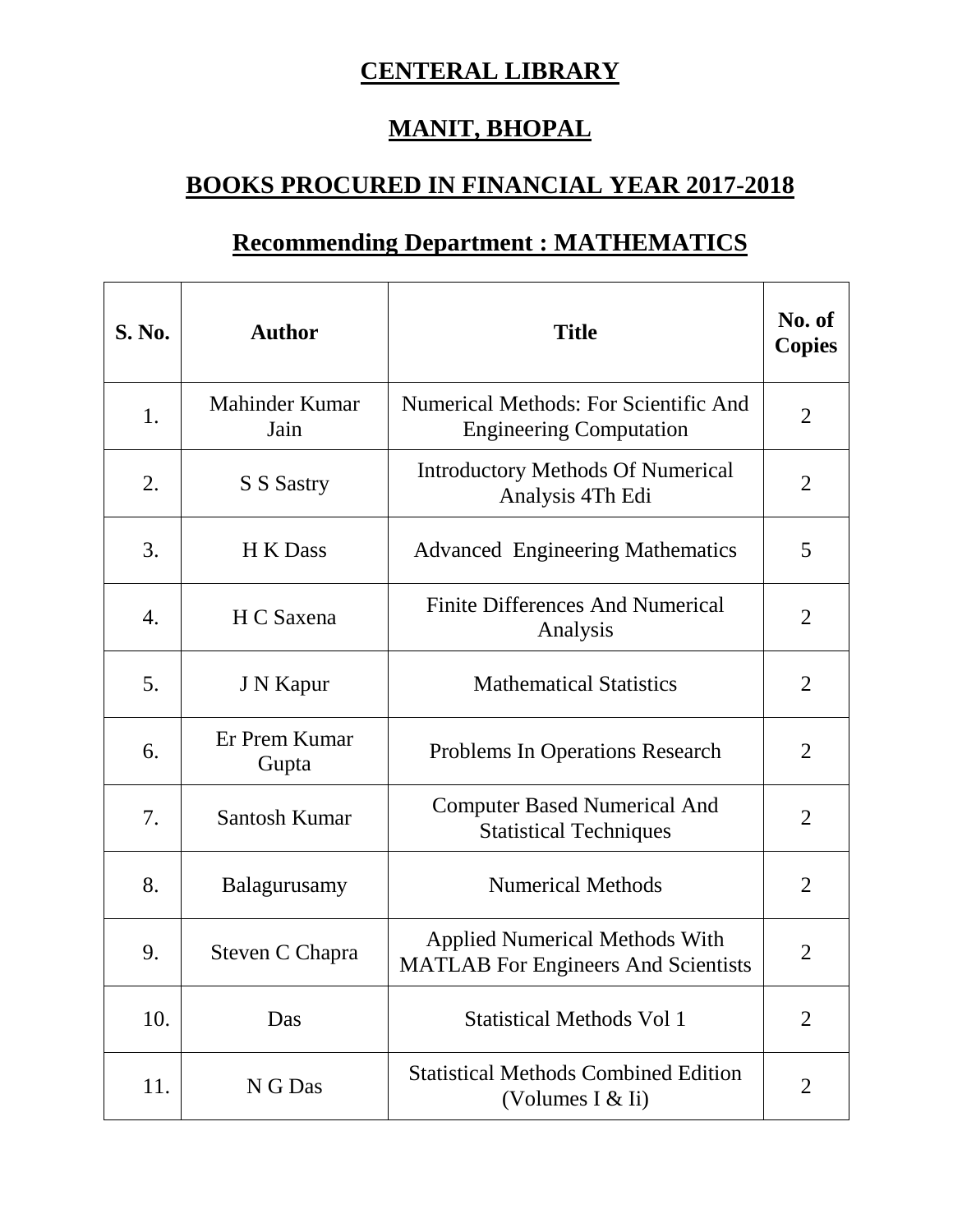| S. No. | <b>Author</b>            | <b>Title</b>                                                                                             | No. of<br><b>Copies</b> |
|--------|--------------------------|----------------------------------------------------------------------------------------------------------|-------------------------|
| 12.    | Das                      | <b>Statistical Methods Vol 2</b>                                                                         | $\overline{2}$          |
| 13.    | B V Ramana               | <b>Higher Engineering Mathematics</b>                                                                    | 5                       |
| 14.    | <b>Bhatt And Singh</b>   | <b>Engineering Mathematics New Rev Ed</b>                                                                | $\overline{2}$          |
| 15.    | Veerarajan               | Probability Statistics & Random Process                                                                  | $\overline{2}$          |
| 16.    | Sundarapandian           | Ordinary & Partial Differential<br>Equations                                                             | $\overline{2}$          |
| 17.    | <b>T K Attwood</b>       | <b>Introduction To Bioinformatics</b>                                                                    | $\overline{2}$          |
| 18.    | Elizabeth S Allman       | Mathematical Models In Biology                                                                           | $\mathbf{1}$            |
| 19.    | Lawrence C. Evans        | Partial Differential Equations 2Nd Edn                                                                   | $\overline{2}$          |
| 20.    | Michael A. Bean          | Probability: The Science Of Uncertainty                                                                  | $\overline{2}$          |
| 21.    | Victor Goodman           | The Mathematics Of Finance: Modeling<br>And Hedging                                                      | $\overline{2}$          |
| 22.    | Mark A. Pinsky           | Partial Differential Equations And<br>Boundary- Value Problems With<br><b>Applications Third Edition</b> | $\mathbf{1}$            |
| 23.    | <b>Amber Habib</b>       | The Calculus Of Finance                                                                                  | $\overline{2}$          |
| 24.    | Ranjan Ganguli           | <b>Engineering Optimization A Modern</b><br>Approach                                                     | $\overline{2}$          |
| 25.    | <b>Bernard R Gelbaum</b> | Problems In Real And Complex<br>Analysis                                                                 | 1                       |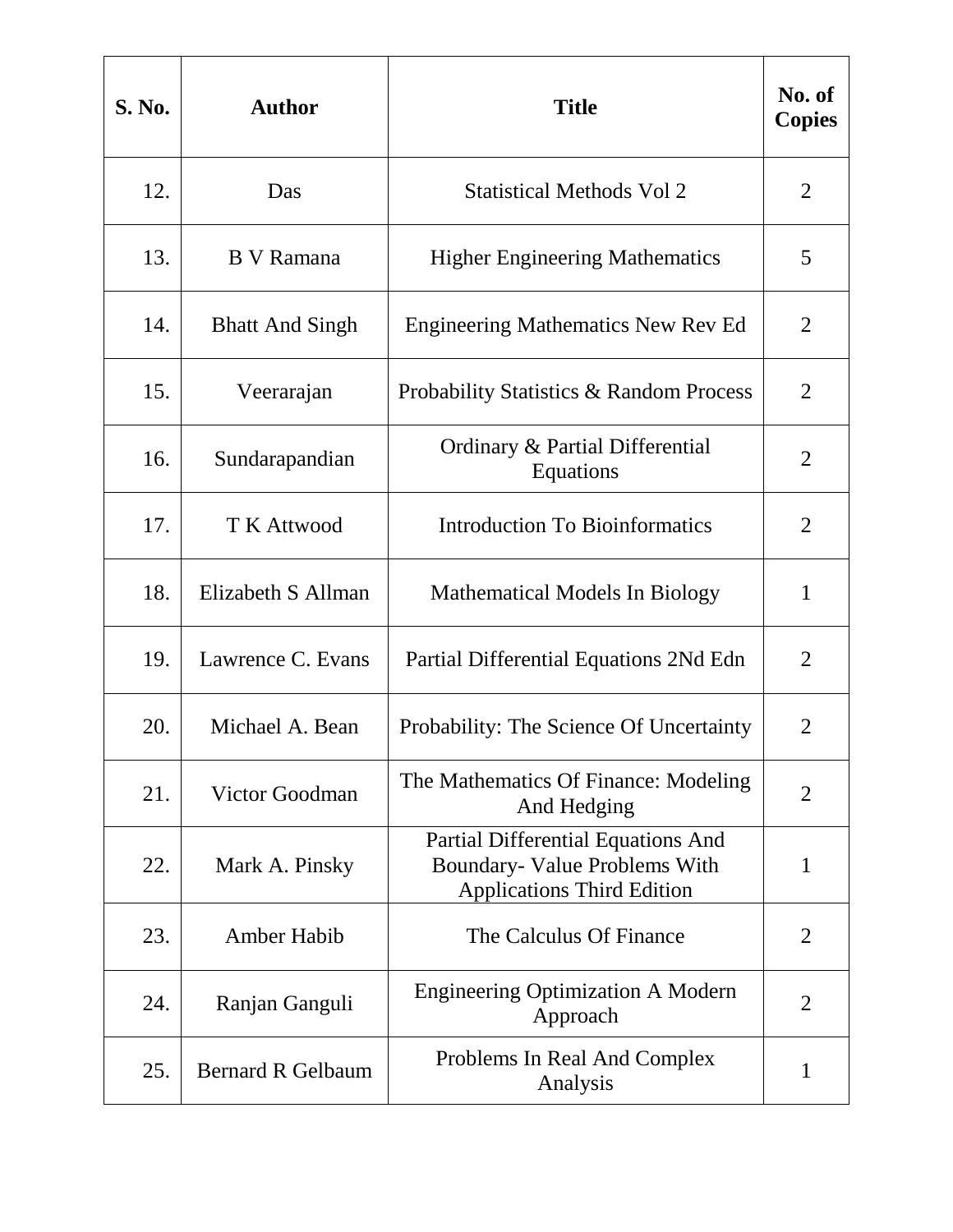| <b>S. No.</b> | <b>Author</b>             | <b>Title</b>                                                                         | No. of<br><b>Copies</b> |
|---------------|---------------------------|--------------------------------------------------------------------------------------|-------------------------|
| 26.           | Balagurusamy              | Intro To Computing And Problem<br>Solving Using Python                               | $\overline{2}$          |
| 27.           | Alex Berson               | Data Warehousing, Data Mining, &<br><b>OLAP</b>                                      | 2                       |
| 28.           | <b>Budd</b>               | <b>Exploring Python</b>                                                              | $\overline{2}$          |
| 29.           | Rajkumar Buyya            | Mastering Cloud Computing 1St Edition                                                | $\overline{2}$          |
| 30.           | J F Dimarzio              | Android: A Programmer's Guide                                                        | $\overline{2}$          |
| 31.           | Behrouz A Forouzan        | Data Communications And Networking<br>(Iind Ed.)                                     | $\overline{2}$          |
| 32.           | <b>Behrouz A Forouzan</b> | Tcp/Ip Protocol Suite                                                                | $\overline{2}$          |
| 33.           | <b>Behrouz A Forouzan</b> | Data Communications And Networking<br>5Ed.                                           | $\overline{2}$          |
| 34.           | <b>Behrouz A Forouzan</b> | Computer Networks A Top Down<br>Approach                                             | 2                       |
| 35.           | Forouzan                  | Crypt And Network Security 3Rd<br>Edition                                            | $\overline{2}$          |
| 36.           | Limin Fu                  | <b>Neural Networks In Computer</b><br>Intelligence                                   | $\overline{2}$          |
| 37.           | Achyut S Godbole          | Operating Systems 3/E                                                                | $\overline{2}$          |
| 38.           | Godbole & Kahate          | Web Technologies: Tcp/Ip, Web/Java<br>Programming And Cloud Computing<br>3Rd Edition | $\overline{2}$          |
| 39.           | Hwang & Jotwani           | <b>Advance Computer Architect</b>                                                    | 2                       |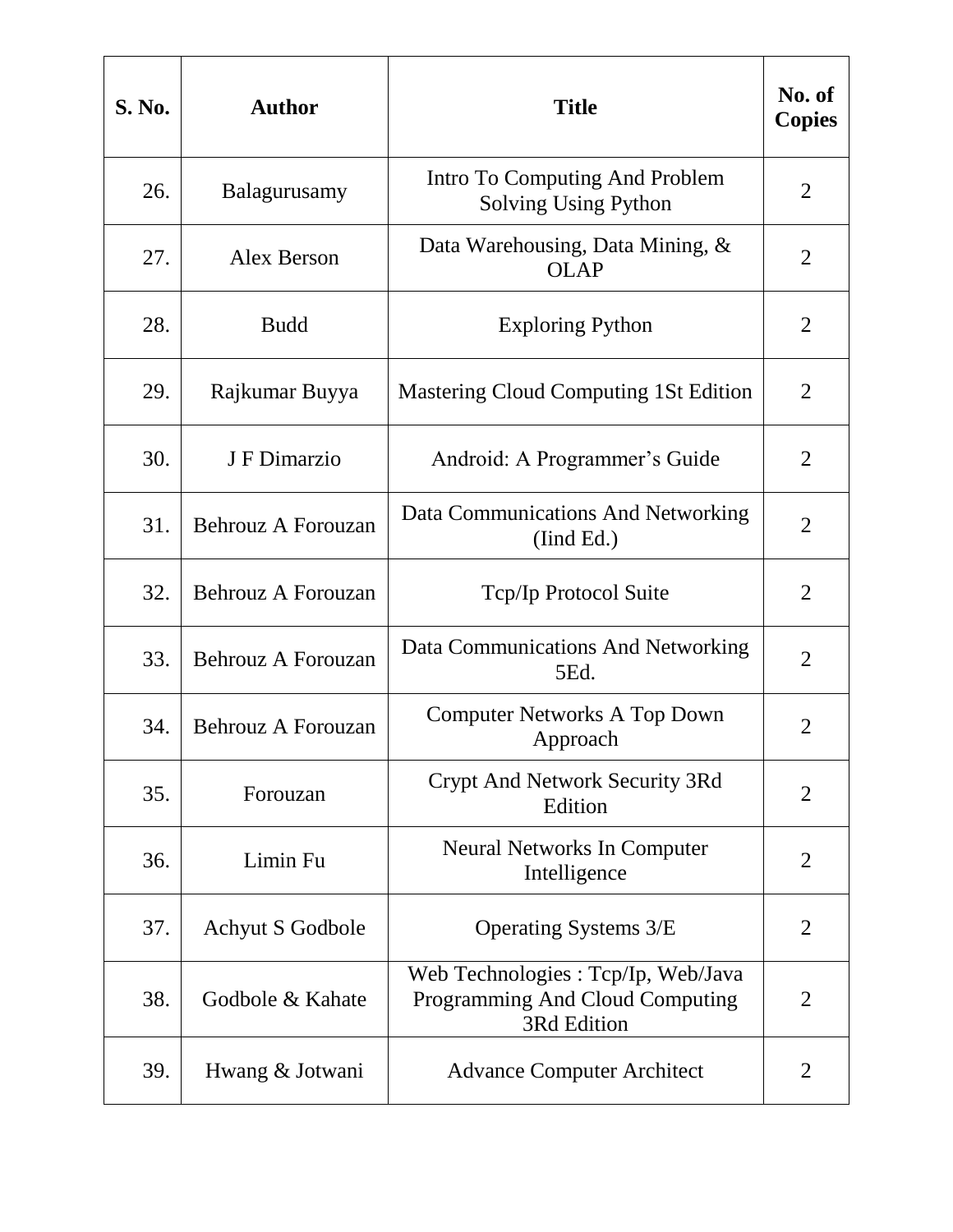| <b>S. No.</b> | <b>Author</b>              | <b>Title</b>                                                                        | No. of<br><b>Copies</b> |
|---------------|----------------------------|-------------------------------------------------------------------------------------|-------------------------|
| 40.           | In Easy Steps              | Python                                                                              | $\overline{2}$          |
| 41.           | Dharanipragad<br>Janakiram | Grid And Cloud Computing                                                            | 2                       |
| 42.           | Deepak Khemani             | A First Course In Artificial Intelligence                                           | $\overline{2}$          |
| 43.           | R C T Lee                  | Introduction To The Design And<br>Analysis \Nof Algorithms: A Strategic<br>Approach | $\overline{2}$          |
| 44.           | Seymour Lipschutz          | Data Structures 1 St Ed                                                             | $\overline{2}$          |
| 45.           | Seymour Lipschutz          | Data Structures With C (Sie) (Schaums<br>Outline                                    | $\overline{2}$          |
| 46.           | Maheshwari                 | Big Data                                                                            | $\overline{2}$          |
| 47.           | Anil Meheshwari            | Data Analytics                                                                      | $\overline{2}$          |
| 48.           | Mitchell                   | <b>Machine Learning</b>                                                             | $\overline{2}$          |
| 49.           | Robin Nixon                | Html5 For Ios And Android                                                           | $\overline{2}$          |
| 50.           | <b>Richard Petersen</b>    | The Complete Reference Linux 6Th Ed.                                                | $\overline{2}$          |
| 51.           | Raj Kamal                  | Internet Of Things                                                                  | $\overline{2}$          |
| 52.           | <b>Mark Rhodes Ousley</b>  | <b>Information Security</b>                                                         | $\overline{2}$          |
| 53.           | Soyinka                    | Linux Admn. Abg, 6/Ed.                                                              | 2                       |